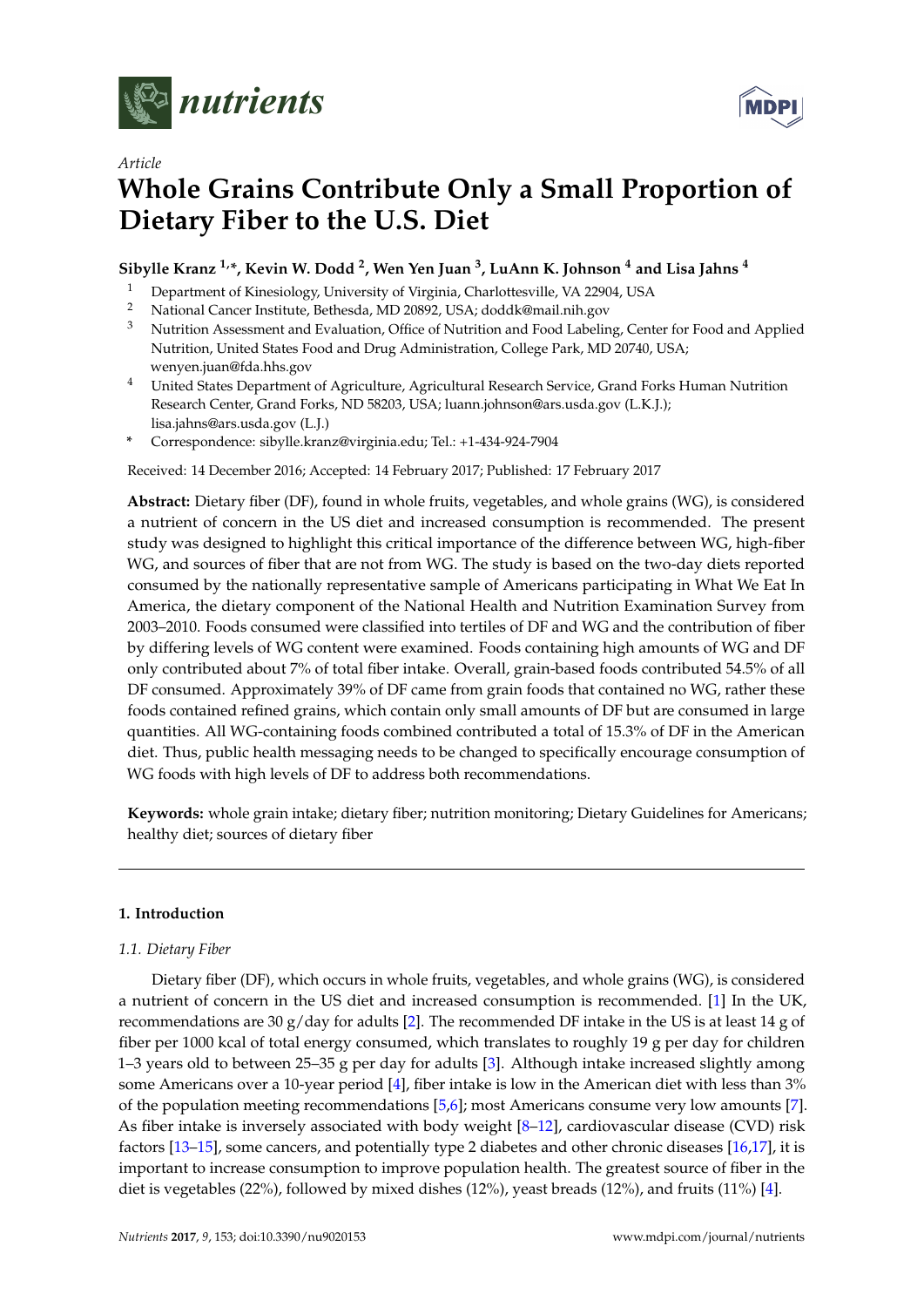#### *1.2. Whole Grains*

One of the sources of dietary fiber, WG, has also been associated with decreased risks of obesity, type 2 diabetes, and CVD [\[18–](#page-6-11)[20\]](#page-6-12). The World Health Organization recommends consuming WG as part of a healthy diet [\[21\]](#page-6-13). Many countries and organizations also have recommendations for WG intake, although intake guidelines vary substantially [\[22\]](#page-6-14). WG were first introduced as a food group for recommended intake in the Dietary Guidelines for Americans (DGA) 2005 and have been maintained as part of the USDA Healthy US-Style Food Patterns as a food group to be recommended in the 2015–2020 DGA [\[23,](#page-7-0)[24\]](#page-7-1). The 2015–2020 DGA provides food-based guidance and recommends that Americans consume at least one-half of their daily suggested total grains as WG, which is equivalent to at least 3 oz. equivalents per day for many individuals consuming more than 1600 calories per day. However, nationally representative intake data suggest that only 2%–7% of Americans meet this recommendation [\[25](#page-7-2)[,26\]](#page-7-3). The greatest sources of WG in the diet of adults are yeast breads (27%), ready-to-eat (RTE) cereals (23%), and pastas, cooked cereal and rice (21%) [\[4\]](#page-6-1). However, those food sources are not generally 100% WG. The American diet does not include many foods that are 100% WG, but rather foods that contain some small proportion of WG, such as breads, cereals, or pastry made with some WG flour. The US Food and Drug Administration classification of WG is limited to those products which retain all of the main biological components of the grain (germ, endosperm, and bran) in the same relative proportion as in the intact grain [\[27\]](#page-7-4), which is not necessary related to the amount of dietary fiber. Therefore, the "whole grain"-containing foods recommended by the DGA encompass a wide variety of foods, ranging from those with proportionally low to those with very high amounts of dietary fiber, depending upon the type of grain.

#### *1.3. Significance*

DGA recommendations focus on increasing the consumption of WG [\[28](#page-7-5)[,29\]](#page-7-6) to half of all consumed grains, however, due to the large variation of dietary fiber content in WG foods  $(g/100 g)$ , it is important to differentiate between high fiber and low fiber WG foods. The present study was designed to highlight this critical importance of the difference between WG, high-fiber WG, and sources of fiber that are not from WG. A previous analysis using the 2009–2010 National Health and Nutrition Examination Survey (NHANES) found that fiber consumption was related to WG consumption [\[30\]](#page-7-7); however, the sample was small (only one NHANES wave), which limited the amounts of food that were included in the analysis. Due to the high number of foods in the US food supply that use the words "whole grain" in several locations on food packaging for marketing purposes, a timely research question is: "what are the food sources of DF consumed by the American population, and what proportion of dietary fiber is contributed by WG?" To answer this question, we pooled data from 8 years of NHANES surveys in the US, from 2003–2004 to 2009–2010 and examined the relationships between WG foods and DF from these foods.

### **2. Materials and Methods**

#### *2.1. Data Set*

The study is based on the two-day diets reported consumed by the nationally representative sample of Americans participating in What We Eat In America (WWEIA), the dietary component of NHANES, and is reflected in oz. equivalent of the MyPlate "whole grains" food group [\[31\]](#page-7-8). NHANES is a nationally representative, cross-sectional survey of the non-institutionalized civilian U.S. population and is conducted by the National Center for Health Statistics, Centers for Diseases Control and Prevention. Details of both WWEIA and NHANES can be found elsewhere [\[32\]](#page-7-9). In short, participants completed two interviewer-assisted 24-h recalls; day one recalls were administered in-person and day two recalls were conducted over the phone. Primary caregivers reported proxy intake for children less than six years old and assisted children ages 6–11 years; individuals age 12 and older self-reported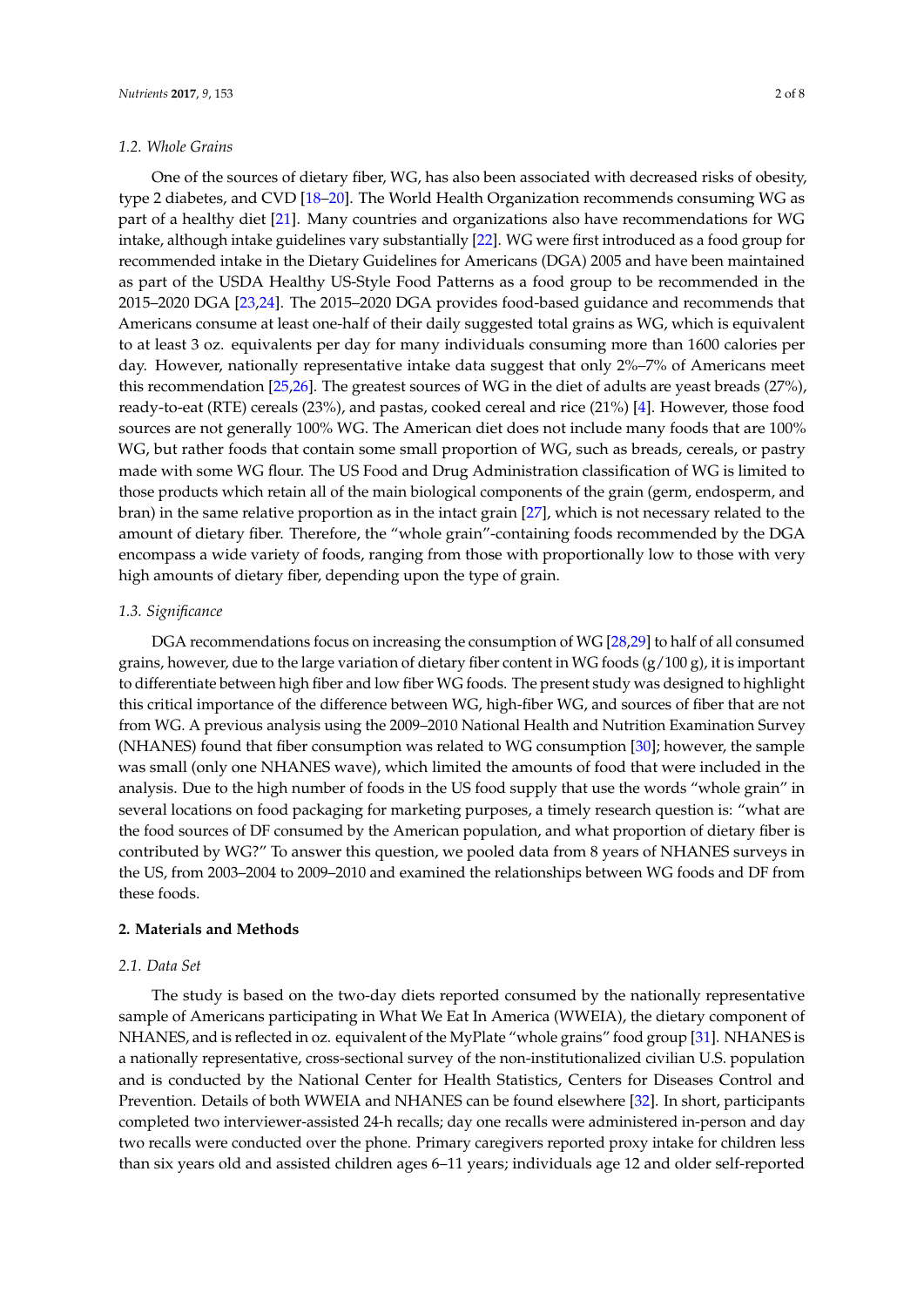their previous day's food intake. All dietary interviews were conducted by trained interviewers using the U.S. Department of Agriculture's Automated Multiple-Pass Method [\[33\]](#page-7-10).

For this study, total grain, WG, and DF intakes were estimated using day one dietary intake data collected from 34,391 individuals aged 2 years and older participating in the WWEIA, NHANES 2003–2004, 2005–2006, 2007–2008, and 2009–2010 continuing surveys.

WG were defined as grains that include the entire grain kernel—the bran, germ, and endosperm. WG values were obtained for all reported foods in all survey years using the MyPyramid Equivalents Database (MPED), 2.0 for USDA Survey Food Codes, 2003–2004 (MPED 2.0) and the Center for Nutrition Policy and Promotion Addendum to MPED 2.0 [\[34](#page-7-11)[,35\]](#page-7-12). At the time of analysis, the new MPED including the Equivalents database for NHANES 2009–2010 was not available, thus the authors generated a proxy food list to identify the food codes containing WG. Since only a small proportion of Americans meet the WG or the DF dietary guidance, consumption patterns were not based on the intake level of the individuals but conducted on the food level, to help explain why so many Americans have insufficient amounts of WG and DF in their diets. Foods containing WG were categorized as described below. Dietary fiber intake values were obtained from the USDA Food and Nutrition Database for Dietary Studies (FNDDS) version 2.0 and version 4.1 [\[36\]](#page-7-13).

#### *2.2. Study Variables*

Four categories of dietary fiber density food (no, low, medium, or high dietary fiber) and five categories of WG food (not a grain food, a grain food with no WG, a grain food with low amounts of WG, a grain food with medium amounts of WG, and a grain food with high amounts of WG) were established. The dietary fiber and WG categories "low, medium, and high" were established based on unweighted tertiles of dietary fiber density  $(g/100 g$  of food) and of WG density (oz. equivalents /100 g of food) of all food codes in the FNDDS that were reported consumed at least once in day one dietary intake data. As this research focuses on WG and fiber intake, foods not containing grains were not included in analysis beyond the description of their contribution to total fiber intake.

To maintain the nationally representative character of the data, the calculation of the proportion of foods consumed in each of the fiber (low, medium, high) and WG (no grains, no WG, low WG, medium WG, and high WG) categories in the total population and the male and female population of 2–18 years old and 19–85 years old were computed using survey sample weights. All analyses were performed using SAS, version 9.3 (SAS Institute, Cary, NC, USA). It is important to point out that this analysis was conducted to identify the foods available to the consumer based on their WG and DF content and their contribution to average usual intake, not to any particular individual's dietary intake. This approach was chosen to highlight the complexity of access to high-fiber foods in the US food supply.

#### **3. Results**

The number of survey respondents and their socio-economic characteristics are reflected in Table [1.](#page-3-0) Approximately 50% of the sample were males, more individuals were Non-Hispanic white and more had higher than high school education, which is reflective of the US census data. The educational levels of individuals 18 years and younger are not reported here, as they are likely still in school and their terminal degrees are not known. A greater proportion of younger individuals was from low-income families while the majority of the adult population was from medium or high income households.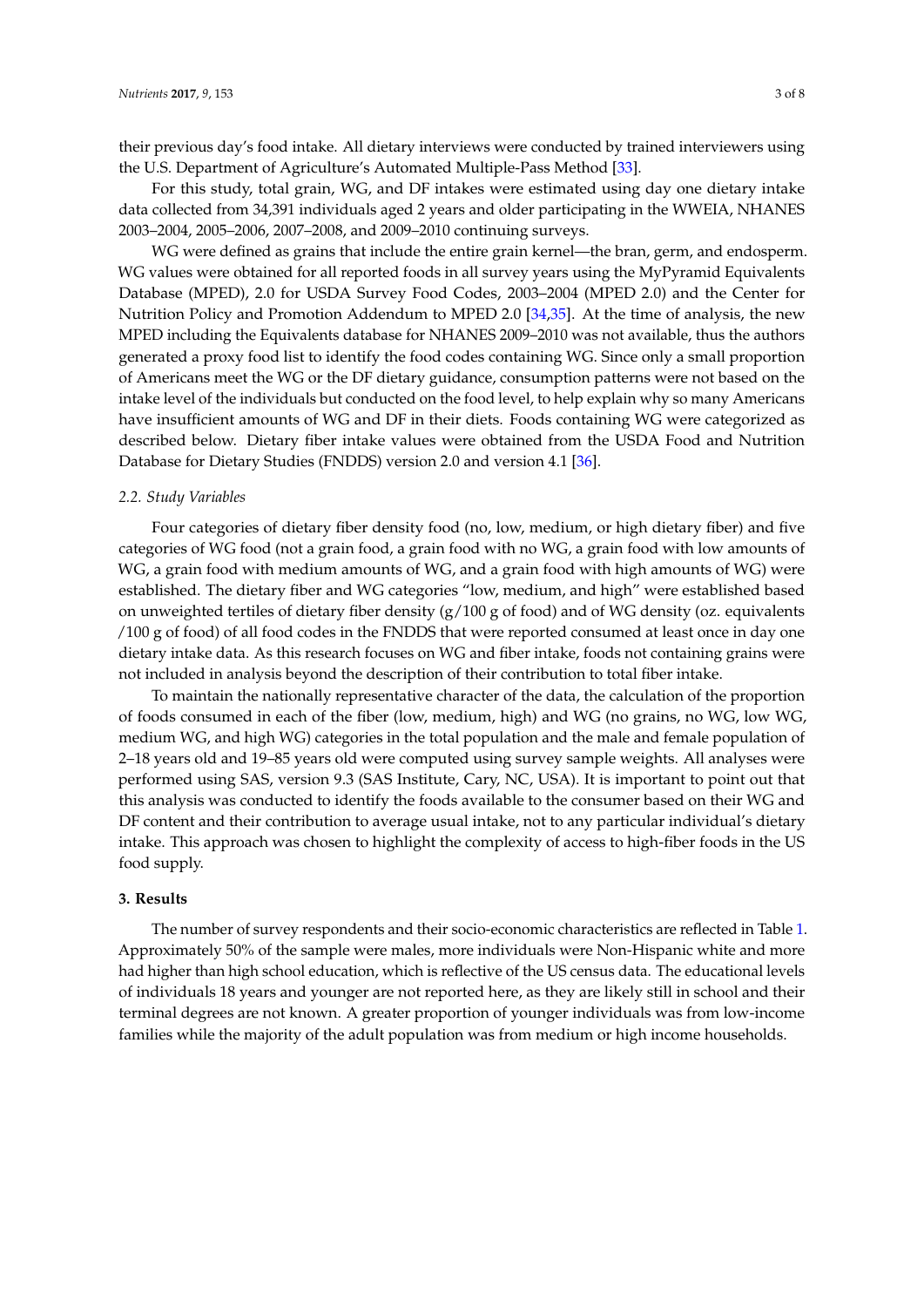<span id="page-3-0"></span>

| Participant Characteristic     | Children 2–18 |                | Adults 19 & Older |                |
|--------------------------------|---------------|----------------|-------------------|----------------|
|                                | <b>Males</b>  | <b>Females</b> | <b>Males</b>      | <b>Females</b> |
| Unweighted sample size $(N)$   | 6775          | 6646           | 10,181            | 10,789         |
| Gender (%)                     | 50.7          | 49.3           | 47.9              | 52.1           |
| Race-ethnicity (%)             |               |                |                   |                |
| Non-Hispanic white             | 30.9          | 29.3           | 34.0              | 36.8           |
| Non-Hispanic black             | 7.0           | 7.4            | 5.1               | 6.3            |
| Mexican American               | 9.5           | 9.1            | 6.1               | 6.1            |
| Other                          | 3.3           | 3.4            | 2.6               | 2.8            |
| Poverty Income Ratio (PIR) (%) |               |                |                   |                |
| <1.3                           | 15.5          | 16.4           | 9.0               | 12.0           |
| $1.3 - 1.84$                   | 5.8           | 5.4            | 4.6               | 5.8            |
| $1.85 - 3.4$                   | 12.8          | 11.4           | 11.5              | 12.5           |
| >3.4                           | 17.1          | 15.7           | 22.8              | 21.8           |
| Education $(\% )$              |               |                |                   |                |
| No high school diploma         | N/A           | N/A            | 8.9               | 9.8            |
| High school graduate           | N/A           | N/A            | 12.3              | 13.0           |
| More than high school          | N/A           | N/A            | 26.6              | 29.2           |

**Table 1.** Characteristics of study population, 2003–2010.

All foods analyzed were reported as consumed by the population. As shown in Table [2,](#page-3-1) foods containing high amounts of WG and DF only contributed about 7% of total fiber intake. Overall, all grain-based foods consumed only contributed 54.5% of all DF consumed—the remaining 45.5% of DF was supplied from non-grain foods. Approximately 39% of DF came from grain foods that contained no WG, rather these foods contained refined grains, which contain only small amounts of DF but are consumed in large quantities. All WG-containing foods combined contributed a total of 15.3% of DF in the American diet.

<span id="page-3-1"></span>**Table 2.** Percent of whole grain and fiber consumed by tertiles of WG (oz. equivalents/100 g food) and dietary fiber (g/100 g food) in diets of Americans ages 2–85 years, 2003–2010.

| <b>Whole Grain (Tertiles)</b>    | Fiber (Tertiles)                | WG $\%$ | Fiber % | % Reporting   |
|----------------------------------|---------------------------------|---------|---------|---------------|
| High WG (WG $> 1.33$ )           | High Fiber ( $DF > 1.7$ )       | 50.4    | 6.6     | 7.9           |
| Medium WG ( $0.71 < WG < 1.33$ ) | High Fiber ( $DF \geq 1.7$ )    | 29.9    | 4.7     | 7.9           |
|                                  | Medium Fiber $(0.9 < DF < 1.7)$ | 10.5    | 0.8     | 1.1           |
|                                  | Low Fiber ( $0 < DF \leq 0.9$ ) | 0.2     | 0.01    | 0.02          |
| Low WG $(0 < WG \leq 0.71)$      | High Fiber (DF $\geq$ 1.7)      | 8.1     | 3.0     | 6.8           |
|                                  | Medium Fiber $(0.9 < DF < 1.7)$ | 0.1     | 0.1     | 0.2           |
|                                  | Low Fiber $(0 < DF < 0.9)$      | 0.9     | 0.1     | $0.6^{\circ}$ |
| No WG                            | Any Fiber ( $DF > 0$ )          | 0.0     | 39.2    | 33.1          |
| Total                            |                                 | 100.0   | 54.5    |               |

The distribution of total DF contributed by each of the five WG categories is reflected in Figure [1.](#page-4-0) The distribution did not differ between the total population and the age and gender subgroups, thus, results from the subgroups are not included but are available upon request. As the pie charts show, low DF consumers obtained approximatly 2/3 of their daily average DF from food sources that were not grains. The proportional contribution of non-grains decreased with increasing level of total DF in the diet, in that the high DF diets were characterized by having only approximately 35% from non-grain food sources but approximately 25% were from medium or high WG foods.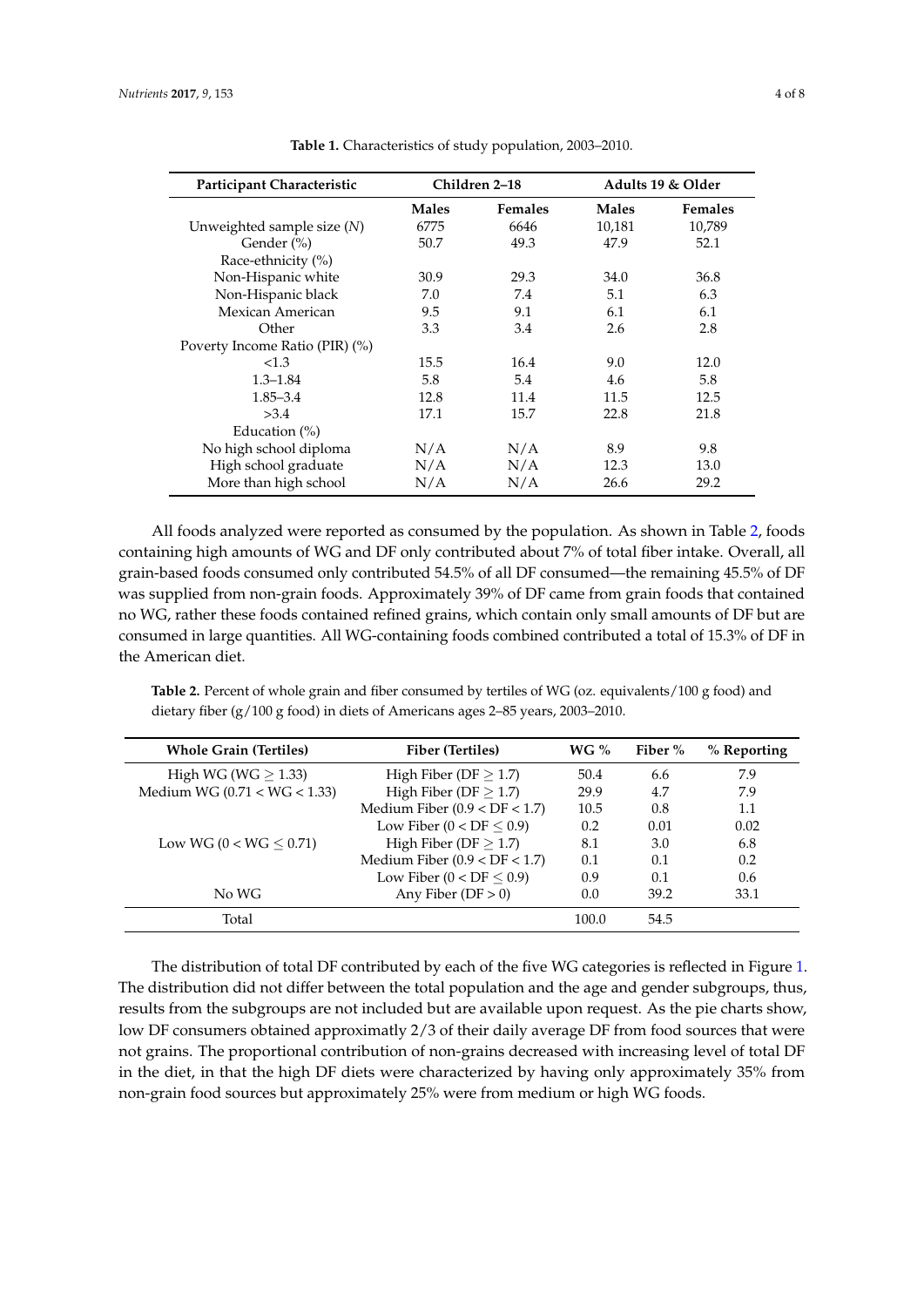<span id="page-4-0"></span>

**Figure 1.** Percent of total dietary fiber intake provided by low, medium, and high fiber foods **Figure 1.** Percent of total dietary fiber intake provided by low, medium, and high fiber foods (defined (defined by g fiber/100 g food) in the diets of Americans ages 2–85 years old. by g fiber/100 g food) in the diets of Americans ages 2–85 years old.

#### **4. Discussion 4. Discussion**

Sixty percent of Americans report trying to consume more fiber and WG; however, 35% believe Sixty percent of Americans report trying to consume more fiber and WG; however, 35% believe that they are already getting enough [WG](#page-7-14) [37]. Recent discussions on venues to improve the American diet have concluded that while WG foods are a good source of several essential nutrients and should be continued to be emphasized as part of a healthy diet, efforts to improve DF intake will fail if they are based solely on the recommendation to increase WG foods [\[38\]](#page-7-15). Therefore, such efforts should specifically encourage the consumption of high-fiber foods, including high-fiber WG foods such as such as multigrain bread, popcorn, or high‐fiber ready‐to‐eat cereal. multigrain bread, popcorn, or high-fiber ready-to-eat cereal.

Results from the present study are in concordance with these findings. Data indicate that the Results from the present study are in concordance with these findings. Data indicate that the WG  $\frac{M_{\text{C}}}{M_{\text{C}}}$  foods consumed by Americans contribute very little to the DF interfoods consumed by Americans contribute very little to total DF intake. Estimates show that more than three-fourths of DF consumed by adults and children were provided by foods that are not grains or are refined grains but do not contain WG. It is noteworthy to point out that the proportion of DF from WG products might be higher if individuals would consume the recommended amount of WG. However, since only a very small proportion of the American population falls into that category, no generalizable models to predict potential DF from WG foods can be established [\[28,](#page-7-5)[38\]](#page-7-15).

In previous research, we showed that the majority of DF in children's diets was provided by high consumption of low-fiber foods, and that healthy-weight children were more likely to consume high-fiber foods than overweight/obese children [<mark>39]</mark>. Thus, in an effort to address overweight/obesity in American children the relationship between WG and DF has to be clarified to motivate the population to seek foods that are high in DF and WG. Currently, this differentiation is not clear, which is due in part to the fact that WG consumption is encouraged by the DGA in terms of "servings of WG-containing foods" while the recommendation for DF expressed in the DRI as 14 g/1000 kcal consumed is not as widely distributed. DF consumers had diets that were disproportionately high in non-grain or non-WG foods; only a very small proportion of the fiber consumed originated from low WG food. In the medium and high DF diets, however, the diversity of the sources of fiber increased and included In the medium and high DF diets, however, the diversity of the sources of fiber increased and included one could as the could have consumers would have some position of the DF theorem in the DF the DF the DF the DF the DF the DF the DF the DF the DF the DF the DF the DF the DF the DF the DF the DF the DF the DF the DF the D at least some amounts of medium or high WG foods. One could assume that even low DF consumers would have some portion of the DF they consume from medium or high WG foods but the data indicate individuals with low DF select an intake pattern in which those foods are avoided. Future research is needed to understand (a) if consumers are aware that their diets are low in DF and (b) the factors leading to this pattern of low WG and low DF diets. Once this information has been generated, potential intervention points to move consumers to a diet that contains at least some medium and high WG foods can be developed and implemented.

It is noteworthy to point out that some of the consumer's misconceptions about their DF intake are likely based on the use of two different metrics: front-of package labeling about the food being a "good" source of WG, while food's content of DF can be labeled using the CODEX definitions for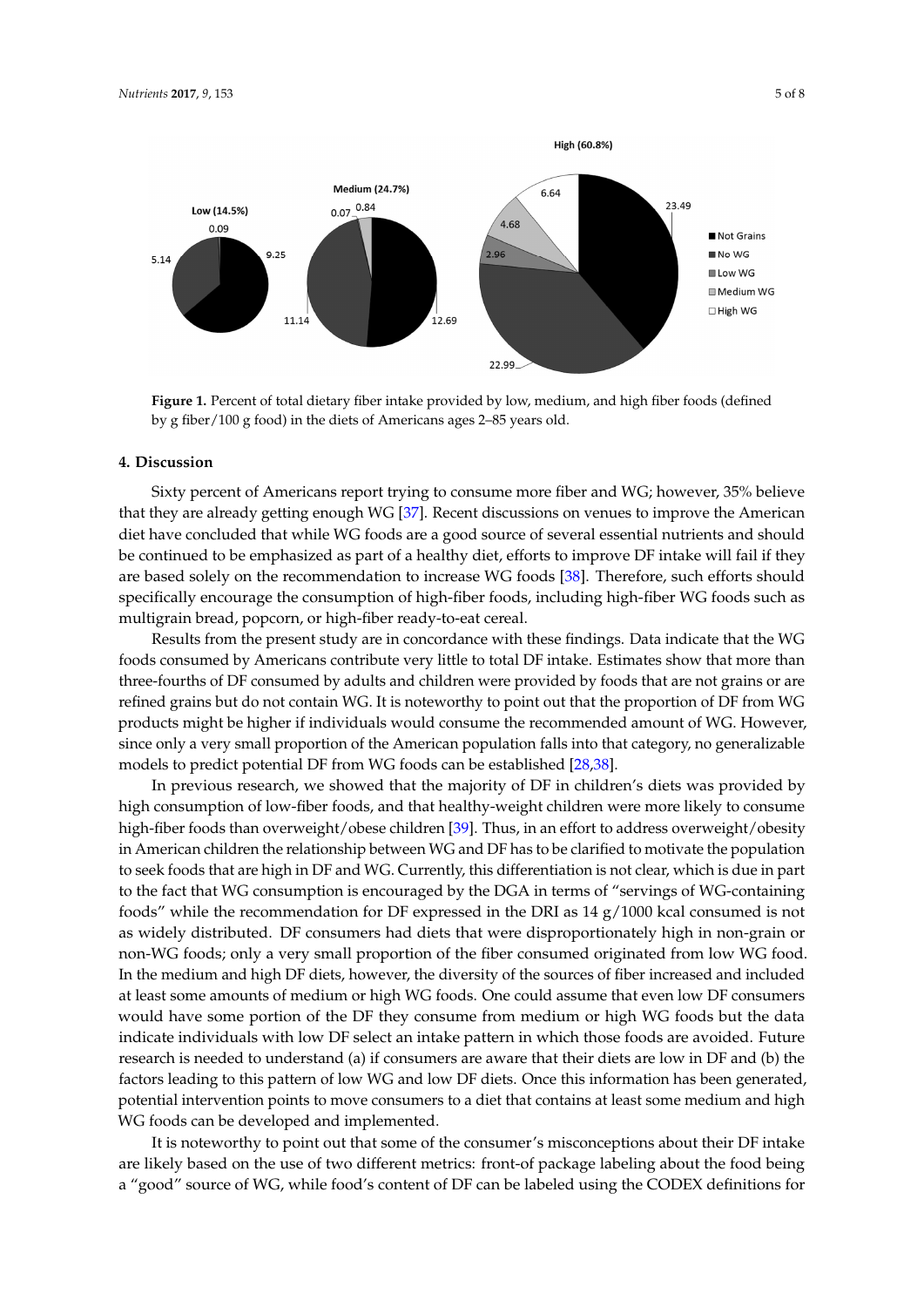nutrient claims ("high" in fiber (must contain 6 g DF/100 g of food, or 3 g DF per 100 kcal from the food, or 20% of dietary reference values delivered in one serving). To eliminate this confusion, packages would have to be labeled with two statements: one concerning the level of WG in the product and another to address the amount of DF in the food.

As all studies based on the NHANES, this study too has several limitations. First, our analysis was based on self-reported dietary intake records, which may include biased reporting and may not be reflective of the rapidly changing U.S. food supply. Many more high-fiber foods may be available in the American food supply but if they were not reported by the participants of NHANES, they were not included in this analysis. Our approach, therefore, may well underestimate the number of high WG, high-fiber foods in the marketplace. Also, the food industry has responded to the recommendation to consume more dietary fiber by reformulating food products and adding WG, fiber, or both. Currently it is not possible to differentiate between naturally occurring fibers and fiber added to products, such as wheat bran added to breads. Furthermore, the food supply now also includes different, new, types of fiber, which are found in foods in varying proportions and which may have disparate health effects.

Despite the limitations, the strengths of this study include the large, nationally representative sample and the use of four NHANES waves, which increases the variety and number of foods included in the analysis. Also, unlike other researchers who categorize consumers by their level of WG or DF intake, we focused on a food-based analysis to help explain the high proportion of Americans not meeting the intake guidelines. Although this effort requires the establishing of a different set of cut points, it allows the data-driven analysis, thus enhancing our understanding of the population intake patterns. In this particular instance, the methodology specifically developed for this project to optimally estimate WG and DF intake sources moves the field beyond other studies, which were limited by describing intakes in pre-established groups of people who meet or fail to meet the intake recommendations [\[40\]](#page-7-17). Based on the study presented here, public health efforts to change the intake behavior of those who do not meet the WG and DF intake recommendations can be developed.

#### **5. Conclusions**

The Dietary Guidelines for Americans include the recommendation to consume at least 50% of grains from WG and the DRI stipulate that a healthy diet contain 14 g of DF per 1000 kcal consumed. Most Americans don't meet either recommendation. The data presented here show that the WG products consumed by Americans are very low in dietary fiber, thus, public health messaging needs to be changed to encourage consumption of WG foods with high levels of DF to address both recommendations.

**Acknowledgments:** Financial support was provided by the USDA/Agricultural Research Service, (USDA 3062-51000-051-00D) and The Kellogg Citizenship Fund.

**Author Contributions:** S.K. conceived of this study and led all analysis and the writing of publications and presentation materials, L.J. and W.J. significantly contributed to the conceptualization of the design, K.D. led the statistical analysis, and L.K.J. conducted all programming involved in this study. All authors have read and agreed to the final version of this manuscript.

**Conflicts of Interest:** The authors declare no conflict of interest. The funding sponsors had no role in the design of the study; in the collection, analyses, or interpretation of data; in the writing of the manuscript, and in the decision to publish the results.

#### **References**

- <span id="page-5-0"></span>1. U.S. Department of Health and Human Services; U.S. Department of Agriculture. *2015–2020 Dietary Guidelines for Americans*, 8th ed.2015. Available online: [https://health.gov/dietaryguidelines/2015/](https://health.gov/dietaryguidelines/2015/guidelines/) [guidelines/](https://health.gov/dietaryguidelines/2015/guidelines/) (accessed on 13 December 2016).
- <span id="page-5-1"></span>2. NHS. How to Get More Fibre into Your Diet. Available online: [http://www.nhs.uk/Livewell/Goodfood/](http://www.nhs.uk/Livewell/Goodfood/Pages/how-to-get-more-fibre-into-your-diet.aspx/) [Pages/how-to-get-more-fibre-into-your-diet.aspx/](http://www.nhs.uk/Livewell/Goodfood/Pages/how-to-get-more-fibre-into-your-diet.aspx/) (accessed on 13 January 2017).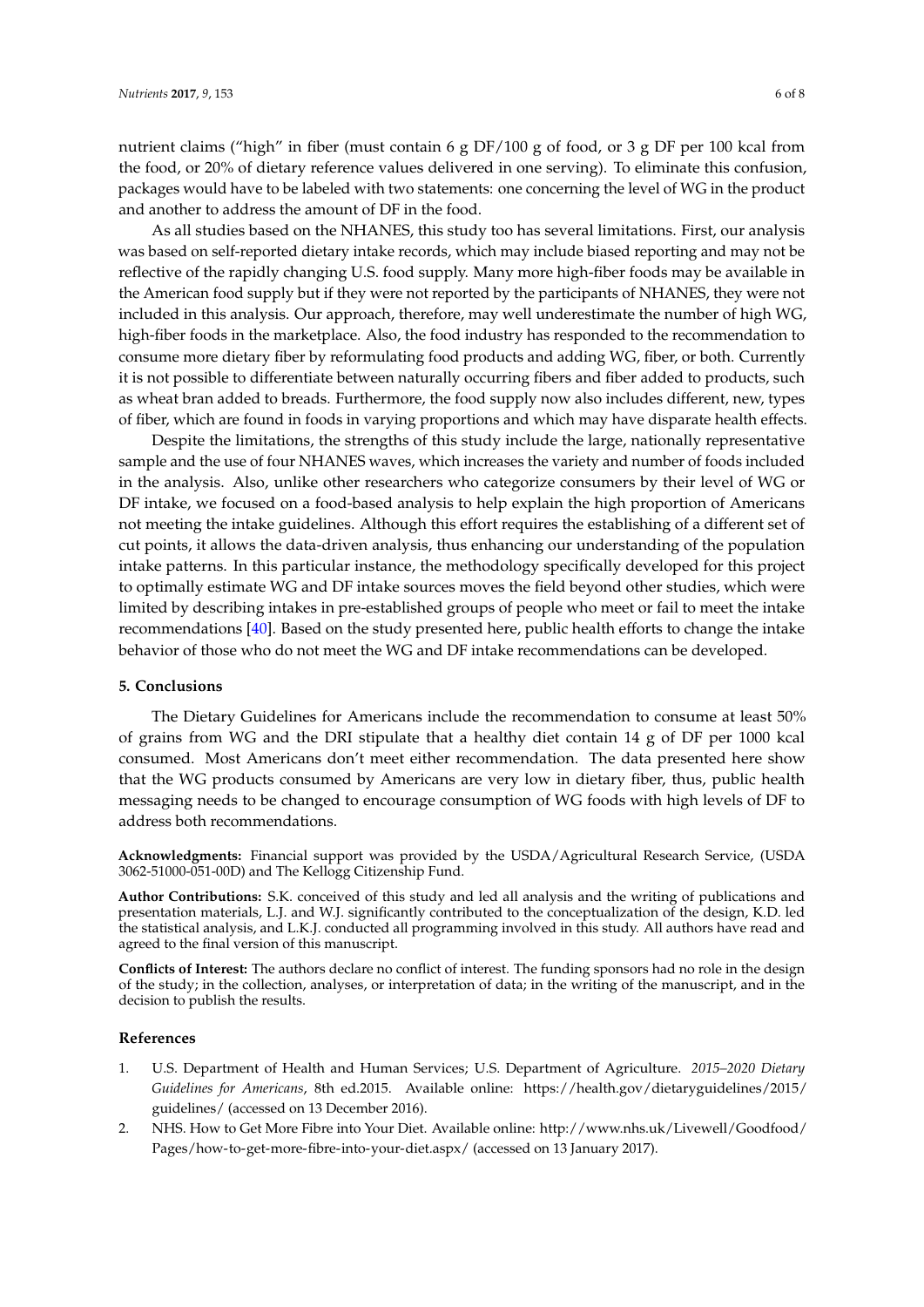- <span id="page-6-0"></span>3. Institute of Medicine of the National Academy of Sciences. *Dietary Reference Intakes for Energy, Carbohydrate, Fiber, Fat, Fatty Acids, Cholesterol, Protein, and Amino Acids (Macronutrients)*; National Academy Press: Washington, DC, USA, 2002.
- <span id="page-6-1"></span>4. McGill, C.; Fulgoni, V.L., III; Devareddy, L. Ten-year trends in fiber and whole grain intakes and food sources for the United States population: National Health and Nutrition Examination Survey 2001–2010. *Nutrients* **2015**, *7*, 1119. [\[CrossRef\]](http://dx.doi.org/10.3390/nu7021119) [\[PubMed\]](http://www.ncbi.nlm.nih.gov/pubmed/25671414)
- <span id="page-6-2"></span>5. Keast, D.R.; Fulgoni, V.L.; Nicklas, T.A.; O'Neil, C.E. Food sources of energy and nutrients among children in the United States: National Health and Nutrition Examination Survey 2003–2006. *Nutrients* **2013**, *5*, 283–301. [\[CrossRef\]](http://dx.doi.org/10.3390/nu5010283) [\[PubMed\]](http://www.ncbi.nlm.nih.gov/pubmed/23340318)
- <span id="page-6-3"></span>6. O'Neil, C.E.; Keast, D.R.; Fulgoni, V.L.; Nicklas, T.A. Food sources of energy and nutrients among adults in the US: NHANES 2003–2006. *Nutrients* **2012**, *4*, 2097–2120. [\[CrossRef\]](http://dx.doi.org/10.3390/nu4122097) [\[PubMed\]](http://www.ncbi.nlm.nih.gov/pubmed/23363999)
- <span id="page-6-4"></span>7. Lin, B.H.; Yen, S.T. The U.S. Grain Consumption Landscape: Who Eats Grain, in What Form, Where, and How Much? Economic Research Report Number 50. United States Department of Agriculture, Department of Economic Research Service, 2007–2011. Available online: <http://purl.umn.edu/55967> (accessed on 13 December 2016).
- <span id="page-6-5"></span>8. Gropper, S.S.; Acosta, P.B. The therapeutic effect of fiber in treating obesity. *J. Am. Coll. Nutr.* **1987**, *6*, 533–535. [\[CrossRef\]](http://dx.doi.org/10.1080/07315724.1987.10720213) [\[PubMed\]](http://www.ncbi.nlm.nih.gov/pubmed/2826563)
- 9. Johnson, L.; Mander, A.P.; Jones, L.R.; Emmett, P.M.; Jebb, S.A. Energy-dense, low-fiber, high-fat dietary pattern is associated with increased fatness in childhood. *Am. J. Clin. Nutr.* **2008**, *87*, 846–854. [\[PubMed\]](http://www.ncbi.nlm.nih.gov/pubmed/18400706)
- 10. Slavin, J.L. Dietary fiber and body weight. *Nutrition* **2005**, *21*, 411–418. [\[CrossRef\]](http://dx.doi.org/10.1016/j.nut.2004.08.018) [\[PubMed\]](http://www.ncbi.nlm.nih.gov/pubmed/15797686)
- 11. Howarth, N.C.; Huang, T.T.; Roberts, S.B.; McCrory, M.A. Dietary fiber and fat are associated with excess weight in young and middle-aged US adults. *J. Am. Diet. Assoc.* **2005**, *105*, 1365–1372. [\[CrossRef\]](http://dx.doi.org/10.1016/j.jada.2005.06.001) [\[PubMed\]](http://www.ncbi.nlm.nih.gov/pubmed/16129077)
- <span id="page-6-6"></span>12. Du, H.; van der, A.D.; Boshuizen, H.C.; Forouhi, N.G.; Wareham, N.J.; Halkjaer, J.; Tjonneland, A.; Overvad, K.; Jakobsen, M.U.; Boeing, H.; et al. Dietary fiber and subsequent changes in body weight and waist circumference in European men and women. *Am. J. Clin. Nutr.* **2010**, *91*, 329–336. [\[CrossRef\]](http://dx.doi.org/10.3945/ajcn.2009.28191) [\[PubMed\]](http://www.ncbi.nlm.nih.gov/pubmed/20016015)
- <span id="page-6-7"></span>13. Overby, N.C.; Sonestedt, E.; Laaksonen, D.E.; Birgisdottir, B.E. Dietary fiber and the glycemic index: A background paper for the Nordic nutrition recommendations 2012. *Food. Nutr. Res.* **2013**, *57*. [\[CrossRef\]](http://dx.doi.org/10.3402/fnr.v57i0.20709) [\[PubMed\]](http://www.ncbi.nlm.nih.gov/pubmed/23538683)
- 14. Johansson-Persson, A.; Ulmius, M.; Cloetens, L.; Karhu, T.; Herzig, K.H.; Onning, G. A high intake of dietary fiber influences C-reactive protein and fibrinogen, but not glucose and lipid metabolism, in mildly hypercholesterolemic subjects. *Eur. J. Nutr.* **2014**, *53*, 39–48. [\[CrossRef\]](http://dx.doi.org/10.1007/s00394-013-0496-8) [\[PubMed\]](http://www.ncbi.nlm.nih.gov/pubmed/23389112)
- <span id="page-6-8"></span>15. Slavin, J. Fiber and prebiotics: Mechanisms and health benefits. *Nutrients* **2013**, *5*, 1417–1435. [\[CrossRef\]](http://dx.doi.org/10.3390/nu5041417) [\[PubMed\]](http://www.ncbi.nlm.nih.gov/pubmed/23609775)
- <span id="page-6-9"></span>16. Kranz, S.; Brauchla, M.; Slavin, J.L.; Miller, K.B. What do we know about dietary fiber intake in children and health? The effects of fiber intake on constipation, obesity, and diabetes in children. *Adv. Nutr.* **2012**, *3*, 47–53. [\[CrossRef\]](http://dx.doi.org/10.3945/an.111.001362) [\[PubMed\]](http://www.ncbi.nlm.nih.gov/pubmed/22332100)
- <span id="page-6-10"></span>17. Kaczmarczyk, M.M.; Miller, M.J.; Freund, G.G. The health benefits of dietary fiber: Beyond the usual suspects of type 2 diabetes mellitus, cardiovascular disease and colon cancer. *Metabolism* **2012**, *61*, 1058–1066. [\[CrossRef\]](http://dx.doi.org/10.1016/j.metabol.2012.01.017) [\[PubMed\]](http://www.ncbi.nlm.nih.gov/pubmed/22401879)
- <span id="page-6-11"></span>18. Anderson, J.W.; Baird, P.; Davis, R.H., Jr.; Ferreri, S.; Knudtson, M.; Koraym, A.; Waters, V.; Williams, C.L. Health benefits of dietary fiber. *Nutr. Rev.* **2009**, *67*, 188–205. [\[CrossRef\]](http://dx.doi.org/10.1111/j.1753-4887.2009.00189.x) [\[PubMed\]](http://www.ncbi.nlm.nih.gov/pubmed/19335713)
- 19. Jonnalagadda, S.S.; Harnack, L.; Hai Liu, R.; McKeown, N.; Seal, C.; Liu, S.; Fahey, G.C. Putting the whole grain puzzle together: Health benefits associated with whole grains—Summary of American society for nutrition 2010 satellite symposium. *J. Nutr.* **2011**, *141*, 1011S–1022S. [\[CrossRef\]](http://dx.doi.org/10.3945/jn.110.132944) [\[PubMed\]](http://www.ncbi.nlm.nih.gov/pubmed/21451131)
- <span id="page-6-12"></span>20. Cho, S.S.; Qi, L.; Fahey, G.C.; Klurfeld, D.M. Consumption of cereal fiber, mixtures of whole grain and bran, and whole grains and risk reduction in type 2 diabetes, obesity, and cardiovascular disease. *Am. J. Clin. Nutr.* **2013**, *98*, 594–619. [\[CrossRef\]](http://dx.doi.org/10.3945/ajcn.113.067629) [\[PubMed\]](http://www.ncbi.nlm.nih.gov/pubmed/23803885)
- <span id="page-6-13"></span>21. World Health Organization. Healthy Diet Fact Sheet n◦394. Available online: [http://www.who.int/](http://www.who.int/mediacentre/factsheets/fs394/en/) [mediacentre/factsheets/fs394/en/](http://www.who.int/mediacentre/factsheets/fs394/en/) (accessed on 13 January 2017).
- <span id="page-6-14"></span>22. Oldways Trust. Whole Grain Guidelines Worldwide. Available online: [http://wholegrainscouncil.org/](http://wholegrainscouncil.org/whole-grains-101/how-much-enough/whole-grain-guidelines-worldwide) [whole-grains-101/how-much-enough/whole-grain-guidelines-worldwide](http://wholegrainscouncil.org/whole-grains-101/how-much-enough/whole-grain-guidelines-worldwide) (accessed on 13 January 2017).